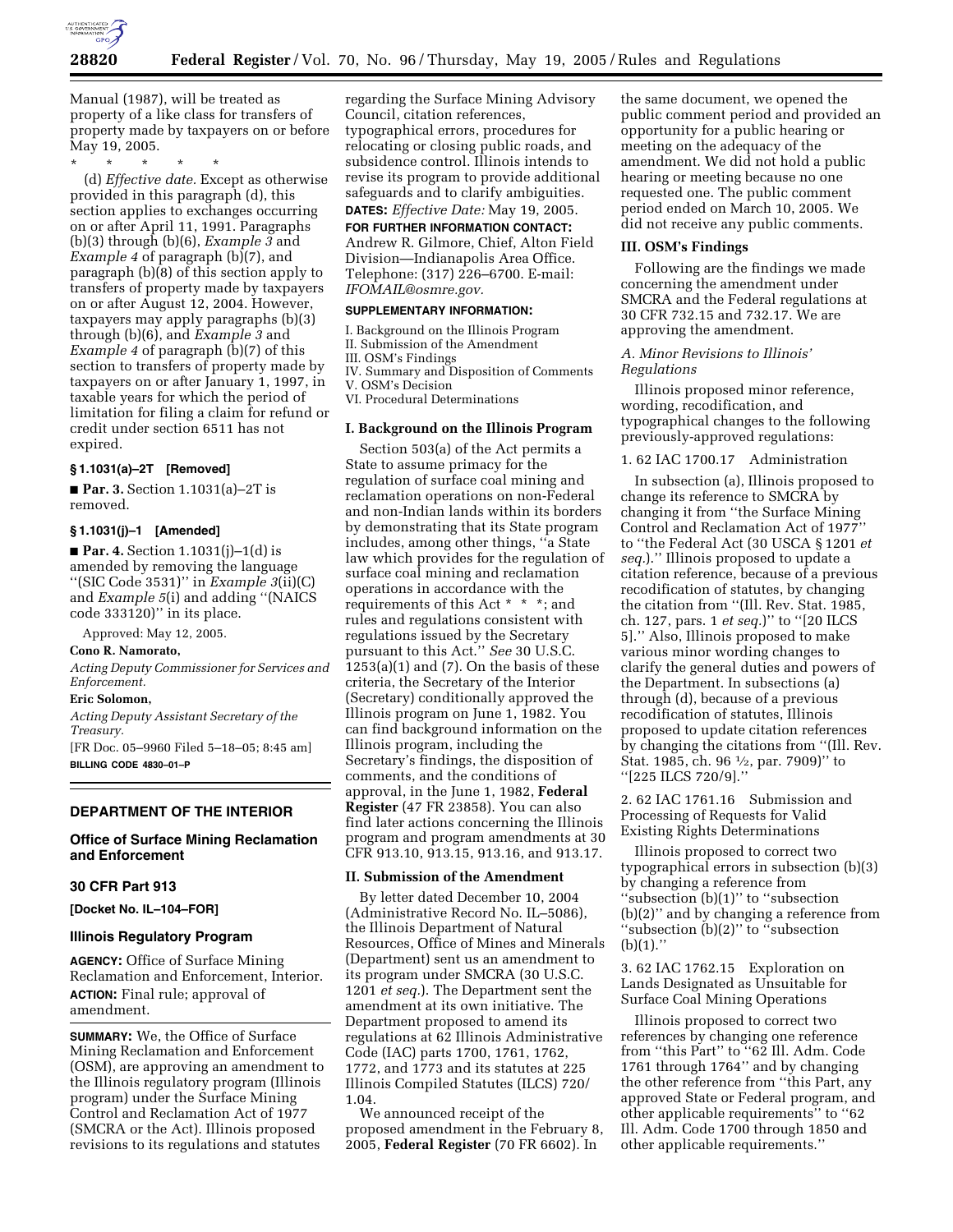4. 62 IAC 1772.12 Permit Requirements for Exploration Removing More Than 250 Tons of Coal

Illinois proposed to correct a typographical error at subsection (b)(14) by changing its reference from ''62 Ill. Adm. Code 176.11'' to ''62 Ill. Adm. Code 1761.11.''

Because these changes are minor, we find that they will not make Illinois' regulations less effective than the corresponding Federal regulations at 30 CFR part 700, 761.16, 762.15, and 772.12, respectively.

#### *B. Surface Mining Advisory Council*

1. 225 ILCS 720 Advisory Council on Reclamation

On June 1, 1980, the Illinois General Assembly added Section 1.04 to 225 ILCS 720 of the Illinois Surface Coal Mining Land Conservation and Reclamation Act (State Act) to create the Surface Mining Advisory Council (Council). The Council was to act as an advisory body to the Director of the Illinois Department of Natural Resources (IDNR) and to the Office of Mines and Minerals, Land Reclamation Division (LRD) on matters of mining and reclamation as they relate to State rules. The Department had to submit proposed State rules to the Council for review and recommendations. The Council had to review SMCRA, the Federal regulations, and the proposed State rules before making its recommendations. Also, the Council requested comments from affected persons and the public before making its recommendations. The recommendations of the Council had no binding effect on the IDNR or the LRD. The advice, findings, and recommendations of the Council had to be made public in a semi-annual report published by the Department. In Public Act 93–0168, the Illinois General Assembly amended the State Act by repealing 225 ILCS 720/1.04, effective July 10, 2003.

There is no direct requirement in SMCRA for an advisory council of this type. Today, members of the public may directly provide comments to the Department on proposed amendments because on September 1, 1983, the Illinois Secretary of State promulgated regulations at 1 IAC part 100 and 1 IAC 100.400. The regulation at 1 IAC part 100 requires the publication of proposed State rules in the Illinois Register and 1 IAC 100.400 requires a 45-day public notice period. During the public notice period, interested persons may submit comments and request a public hearing on the proposed rules. Based on the above, we find that Illinois has adequate procedures in place to receive

comments and recommendations directly from the public. Therefore, the repeal of 225 ILCS 720/1.04 will not make the Illinois State Act less stringent than SMCRA, and we are approving it.

2. 62 IAC 1700.18 Advisory Council on Reclamation

Illinois' regulation at 62 IAC 1700.18 implemented the statutory requirements at 225 ILCS 720/1.04. Illinois proposed to delete this regulation to reflect the repeal of 225 ILCS 720/1.04.

There is no Federal counterpart regulation and based on the discussion in finding B.1, we find that the deletion of 62 IAC 1700.18 will not make the Illinois regulations less effective than the Federal regulations, and we are approving it.

# *C. 62 IAC Part 1761 Areas Designated by Act of Congress*

1. 62 IAC 1761.11 Areas Where Mining Is Prohibited or Limited

At subsection (e)(1), concerning the need for a written waiver in order to mine within 300 feet of an occupied dwelling, Illinois proposed to add a citation reference to its regulation at 62 IAC 1761.15. Illinois' regulation at 62 IAC 1761.15 contains the procedures for waiving the prohibition on surface coal mining operations within the 300-foot buffer zone of an occupied dwelling. Illinois proposed to add the reference at 62 IAC 1761.11(e) to clarify where procedures for the waiver are located.

The counterpart Federal regulation at 30 CFR 761.11(e)(1) contains a similar reference to the Federal counterpart to 62 IAC 1761.15. Therefore, we find that Illinois' proposed change is consistent with and no less effective than the counterpart Federal regulation at 30 CFR 761.11(e)(1), and we are approving it.

2. 62 IAC 1761.14 Procedures for Relocation or Closing of a Public Road or Waiving the Prohibition on Surface Coal Mining Operations Within the Buffer Zone of a Public Road

a. Illinois proposed to amend subsection (b) by adding new paragraph (1). The new paragraph requires the applicant to submit a request with an application for a new permit, a significant revision of a permit, an insignificant revision of a permit, or an incidental boundary revision, as applicable, if the applicant does not have valid existing rights and is proposing to conduct mining operations within 100 feet measured horizontally of the outside right-of-way line of any public road or if the applicant is proposing to relocate or close any public road. Illinois also proposed to redesignate existing paragraphs (1) through (4) as paragraphs (2) through (5).

The Department has always required applicants to submit a request to conduct mining within 100 feet of the outside right-of-way line of a public road or to close or relocate a public road in conjunction with a permit or revision application. The counterpart Federal regulation at 30 CFR 761.14(b) does not contain this requirement. However, many State and Federal programs have a similar requirement either through written policy documents or in their permit and revision application forms. Therefore, we find that Illinois' proposal to codify this requirement does not make its regulation at 62 IAC 1761.14(b) less effective than the counterpart Federal regulation, and we are approving it.

b. In the last sentence of newly redesignated subsection (b)(3), Illinois proposed to change a citation reference from ''subsection (b)(2)'' to ''subsection  $(b)(3)$ ."

This change was necessary because existing ''paragraph (2)'' was redesignated as ''paragraph (3).'' We find that this change will not make Illinois' regulation at 62 IAC 1761.14 less effective than the corresponding Federal regulation at 30 CFR 761.14, and we are approving it.

c. In the introductory paragraph of newly redesignated subsection (b)(5), Illinois proposed to remove the requirement for a written finding within 30 days after completion of a hearing, or after the end of the public comment period if no hearing is held, as to whether or not the interest of the affected public and landowners will be protected from the proposed mining operations within 100 feet of the outside right-of-way line of a public road and for relocation or closure of a public road. Illinois also added the requirements that the determination and written finding may be based on information submitted in writing and that a road may not be relocated or closed unless the Department determines that the interest of the affected public and landowners will be protected.

At redesignated subsection (b)(5), Illinois proposed to add provisions at paragraphs (5)(i) and (ii) to provide the time frames for making a written finding for requests to mine within 100 feet of the outside right-of-way line of a public road and for relocation or closure of a public road. If the proposal is contained in an application for a new permit or a significant revision under 62 IAC 1774.13(b)(3), the written finding must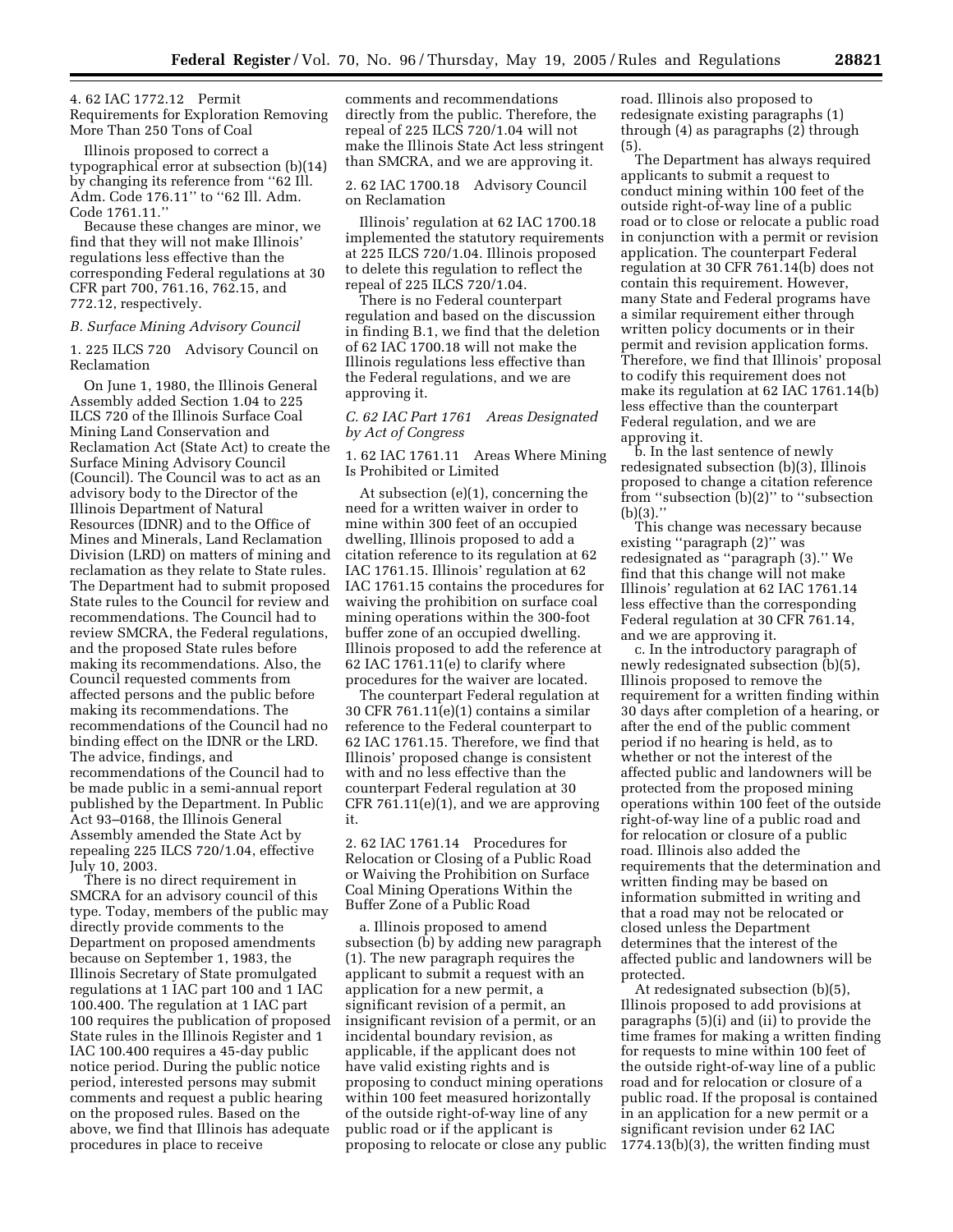be issued concurrently with the permit decision under 62 IAC 1773.15(a). If the proposal is contained in an application for an insignificant revision under 62 IAC 1774.13(b) or an incidental boundary revision under 62 IAC 1774.13(d), the written finding must be issued concurrently with the decision to issue or deny the revision.

Because of its requirement that activities within 100 feet of a public road or to relocate or close a public road must be included in a permit or revision application, Illinois considered it impractical to have one decision deadline for a portion of an application that is different than the deadline for making a decision on the application as a whole. Illinois' proposed changes establish the same decision deadline for activities within 100 feet of a public road and relocation or closure of a public road as for the application as a whole. The counterpart Federal regulation at 30 CFR 761.14(c) requires a written finding within 30 days after a public hearing or within 30 days after the end of the public comment period as to whether the interests of the public and affected landowners will be protected. The Federal regulation at 30 CFR 761.14(c) provides that the regulatory authority, or a public road authority that the regulatory authority designates, will publish notice of the public comment period and opportunity to request a public hearing on the road activities and make the determination and written finding that the interests of the public and affected landowners will be protected.

At previously approved, redesignated subsection (b)(2), Illinois requires an applicant to obtain any necessary approvals from State or local government public road authorities. These approvals must be included with the applicant's request for the subject road activities in the applicable permit or revision application. Under redesignated subsection (b)(3), the applicant must publish a public notice and offer an opportunity for a public hearing for proposals to conduct surface coal mining operations within 100 feet of the outside right-of-way line of a public road and to relocate or close a public road. In lieu of providing the public notice and opportunity for a public hearing for new permit and significant revision applications under 62 IAC 1761.14(b)(3), the applicant may provide it under 62 IAC  $1773.13(a)(1)(E)$ . Illinois will make the

determination and written finding that the interests of the public and affected landowners will be protected based on information received at the public hearing or submitted in writing as a

result of the public notice and opportunity for a hearing that the applicant must publish under redesignated subsection (b)(3) or 62 IAC 1773.13(a)(1)(E).

Both the State procedures and time frames and the Federal procedures and time frames assure that the public will have input into the required determination and written finding for mining within 100 feet of a public road and for relocating or closing a public road. Considering the additional requirements in the Illinois regulation at 62 IAC 1761.14(b), we find that the proposed procedures and time frames for making a written finding as to whether the interests of the public and affected landowners will be protected is no less effective than the requirements of the counterpart Federal regulation at 30 CFR 761.14.

Although not specifically stated, the counterpart Federal regulation also indicates that the determination and written finding may be based on information submitted in writing. Therefore, the new requirement at subsection (b)(5) that the determination and written finding may be based on information submitted in writing is no less effective than the counterpart Federal regulation. Based on our findings above, we are approving Illinois' proposed changes at 62 IAC  $1761.14(b)$ .

# *D. 62 IAC 1773.15 Review of Permit Applications*

At subsection (c)(3), the Department cannot approve an application for a permit or significant revision unless it finds that the proposed permit area is not (1) within an area under study or administrative proceedings under a petition to have an area designated as unsuitable for surface coal mining operations or (2) within an area designated as unsuitable for mining. At the introductory paragraph of subsection (c)(3), Illinois proposed to remove the language ''or the proposed shadow area for a planned subsidence operation.''

The State regulation as revised is substantively the same as the counterpart Federal regulation at 30 CFR 773.15(c). The Federal regulation provides that the regulatory authority cannot approve an application for a permit or significant revision unless it finds that the proposed permit area is not (1) within an area under study or administrative proceedings under a petition to have an area designated as unsuitable for surface coal mining operations or (2) within an area designated as unsuitable for mining. Also, the Federal regulation at 30 CFR

761.200 provides in part that subsidence due to underground coal mining is not prohibited in areas that are protected from mining operations under section 522(e) of the Act. Therefore, Illinois' proposal to remove the requirement that such a finding be made for the proposed shadow area for a planned subsidence operation does not make 62 IAC 1773.15(c)(3) less effective than the counterpart Federal regulation, and we are approving it.

### **IV. Summary and Disposition of Comments**

#### *Public Comments*

We asked for public comments on the amendment, but did not receive any.

#### *Federal Agency Comments*

On December 29, 2004, under 30 CFR 732.17(h)(11)(i) and section 503(b) of SMCRA, we requested comments on the amendment from various Federal agencies with an actual or potential interest in the Illinois program (Administrative Record No. IL–5087). We did not receive any comments.

### *Environmental Protection Agency (EPA) Concurrence and Comments*

Under 30 CFR 732.17(h)(11)(ii), we are required to get a written concurrence from EPA for those provisions of the program amendment that relate to air or water quality standards issued under the authority of the Clean Water Act (33 U.S.C. 1251 *et seq.*) or the Clean Air Act (42 U.S.C. 7401 *et seq.*). None of the revisions that Illinois proposed to make in this amendment pertain to air or water quality standards. Therefore, we did not ask EPA to concur on the amendment.

On December 29, 2004, under 30 CFR 732.17(h)(11)(i), we requested comments on the amendment from EPA (Administrative Record No. IL–5087). EPA did not respond to our request.

### *State Historical Preservation Officer (SHPO) and the Advisory Council on Historic Preservation (ACHP)*

Under 30 CFR 732.17(h)(4), we are required to request comments from the SHPO and ACHP on amendments that may have an effect on historic properties. On December 29, 2004, we requested comments on Illinois' amendment (Administrative Record No. IL–5087), but neither responded to our request.

### **V. OSM's Decision**

Based on the above discussion, we approve the amendment Illinois sent us on December 10, 2004.

We approve the regulations proposed by Illinois with the provision that they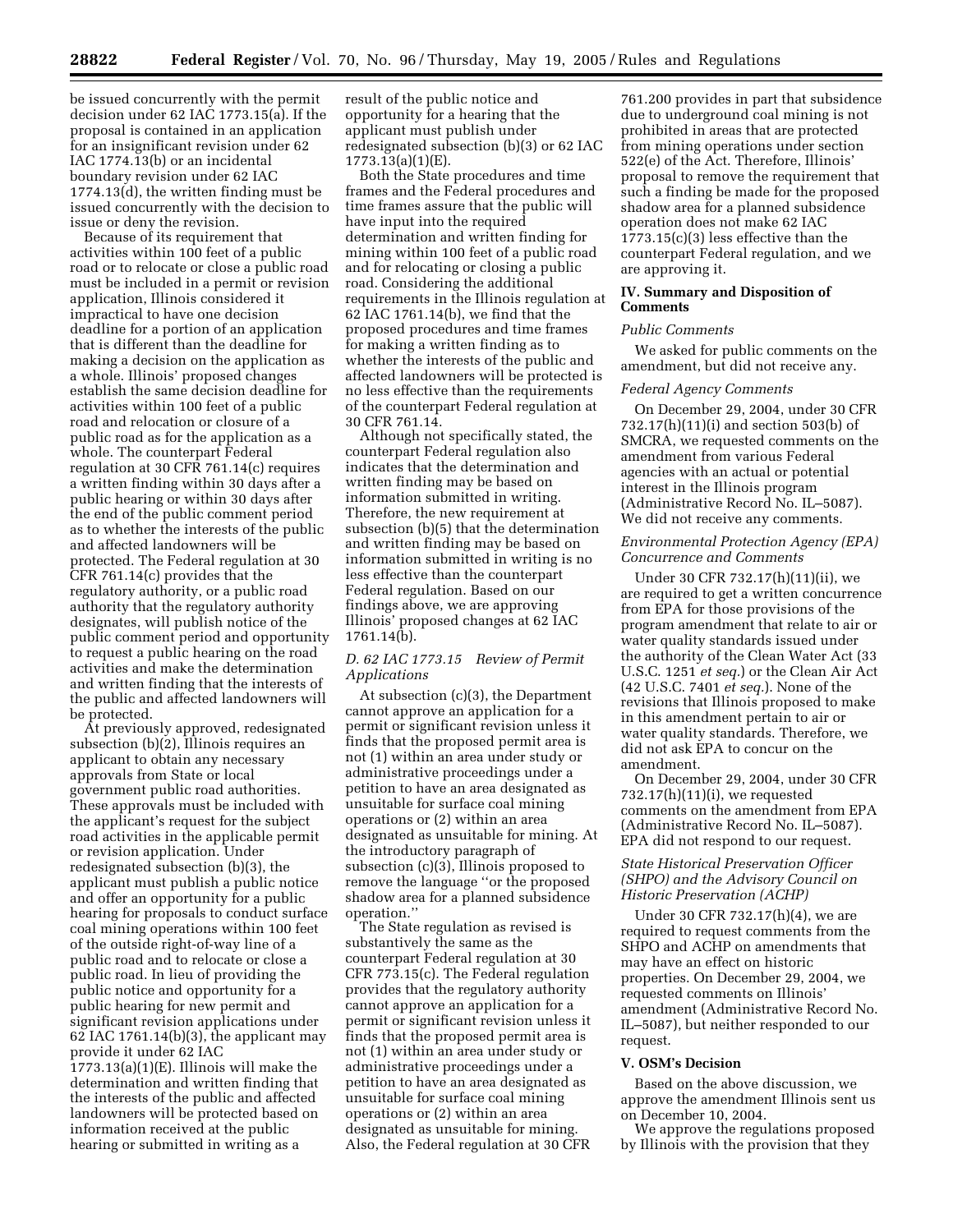be fully promulgated in identical form to the regulations submitted to and reviewed by OSM and the public.

To implement this decision, we are amending the Federal regulations at 30 CFR part 913, which codify decisions concerning the Illinois program. We find that good cause exists under 5 U.S.C. 553(d)(3) to make this final rule effective immediately. Section 503(a) of SMCRA requires that the State's program demonstrate that the State has the capability of carrying out the provisions of the Act and meeting its purposes. Making this rule effective immediately will expedite that process. SMCRA requires consistency of State and Federal standards.

### **VI. Procedural Determinations**

#### *Executive Order 12630—Takings*

In this rule, the State is adopting valid existing rights standards that are similar to the standards in the Federal definition at 30 CFR 761.5. Therefore, this rule has the same takings implications as the Federal valid existing rights rule. The takings implications assessment for the Federal valid existing rights rule appears in part XXIX.E. of the preamble to that rule. See 64 FR 70766, 70822–27, December 17, 1999. The revisions made at the initiative of the State that do not have Federal counterparts have also been reviewed and a determination made that they do not have takings implications. This determination is based upon the fact that the provisions are administrative and procedural or editorial in nature and are not expected to have a substantive effect on the regulated industry.

#### *Executive Order 12866—Regulatory Planning and Review*

This rule is exempted from review by the Office of Management and Budget (OMB) under Executive Order 12866.

# *Executive Order 12988—Civil Justice Reform*

The Department of the Interior has conducted the reviews required by section 3 of Executive Order 12988 and has determined that this rule meets the applicable standards of subsections (a) and (b) of that section. However, these standards are not applicable to the actual language of State regulatory programs and program amendments because each program is drafted and promulgated by a specific State, not by OSM. Under sections 503 and 505 of SMCRA (30 U.S.C. 1253 and 1255) and the Federal regulations at 30 CFR 730.11, 732.15, and 732.17(h)(10), decisions on proposed State regulatory

programs and program amendments submitted by the States must be based solely on a determination of whether the submittal is consistent with SMCRA and its implementing Federal regulations and whether the other requirements of 30 CFR parts 730, 731, and 732 have been met.

### *Executive Order 13132—Federalism*

This rule does not have Federalism implications. SMCRA delineates the roles of the Federal and State governments with regard to the regulation of surface coal mining and reclamation operations. One of the purposes of SMCRA is to ''establish a nationwide program to protect society and the environment from the adverse effects of surface coal mining operations.'' Section 503(a)(1) of SMCRA requires that State laws regulating surface coal mining and reclamation operations be ''in accordance with'' the requirements of SMCRA, and section 503(a)(7) requires that State programs contain rules and regulations ''consistent with'' regulations issued by the Secretary pursuant to SMCRA.

# *Executive Order 13175—Consultation and Coordination With Indian Tribal Governments*

In accordance with Executive Order 13175, we have evaluated the potential effects of this rule on Federallyrecognized Indian tribes and have determined that the rule does not have substantial direct effects on one or more Indian tribes, on the relationship between the Federal Government and Indian tribes, or on the distribution of power and responsibilities between the Federal Government and Indian tribes. This determination is based on the fact that the Illinois program does not regulate coal exploration and surface coal mining and reclamation operations on Indian lands. Therefore, the Illinois program has no effect on Federallyrecognized Indian tribes.

## *Executive Order 13211—Regulations That Significantly Affect the Supply, Distribution, or Use of Energy*

On May 18, 2001, the President issued Executive Order 13211 which requires agencies to prepare a Statement of Energy Effects for a rule that is (1) considered significant under Executive Order 12866, and (2) likely to have a significant adverse effect on the supply, distribution, or use of energy. Because this rule is exempt from review under Executive Order 12866 and is not expected to have a significant adverse effect on the supply, distribution, or use

of energy, a Statement of Energy Effects is not required.

#### *National Environmental Policy Act*

This rule does not require an environmental impact statement because section 702(d) of SMCRA (30 U.S.C. 1292(d)) provides that agency decisions on proposed State regulatory program provisions do not constitute major Federal actions within the meaning of section 102(2)(C) of the National Environmental Policy Act (42 U.S.C. 4332(2)(C)).

### *Paperwork Reduction Act*

This rule does not contain information collection requirements that require approval by OMB under the Paperwork Reduction Act (44 U.S.C. 3507 *et seq.*).

### *Regulatory Flexibility Act*

The Department of the Interior certifies that a portion of the provisions in this rule will not have a significant economic impact on a substantial number of small entities under the Regulatory Flexibility Act (5 U.S.C. 601 *et seq.*) because they are based upon counterpart Federal regulations for which an economic analysis was prepared and certification made that such regulations would not have a significant economic effect upon a substantial number of small entities. In making the determination as to whether this part of the rule would have a significant economic impact, the Department relied upon the data and assumptions for the counterpart Federal regulations. The Department of the Interior also certifies that the provisions in this rule that are not based upon counterpart Federal regulations will not have a significant economic impact on a substantial number of small entities under the Regulatory Flexibility Act (5 U.S.C. 601 *et seq.*). This determination is based upon the fact that the provisions are administrative and procedural in nature and are not expected to have a substantive effect on the regulated industry.

## *Small Business Regulatory Enforcement Fairness Act*

This rule is not a major rule under 5 U.S.C. 804(2), the Small Business Regulatory Enforcement Fairness Act. This rule: (a) Does not have an annual effect on the economy of \$100 million; (b) will not cause a major increase in costs or prices for consumers, individual industries, Federal, State, or local government agencies, or geographic regions; and (c) does not have significant adverse effects on competition, employment, investment,